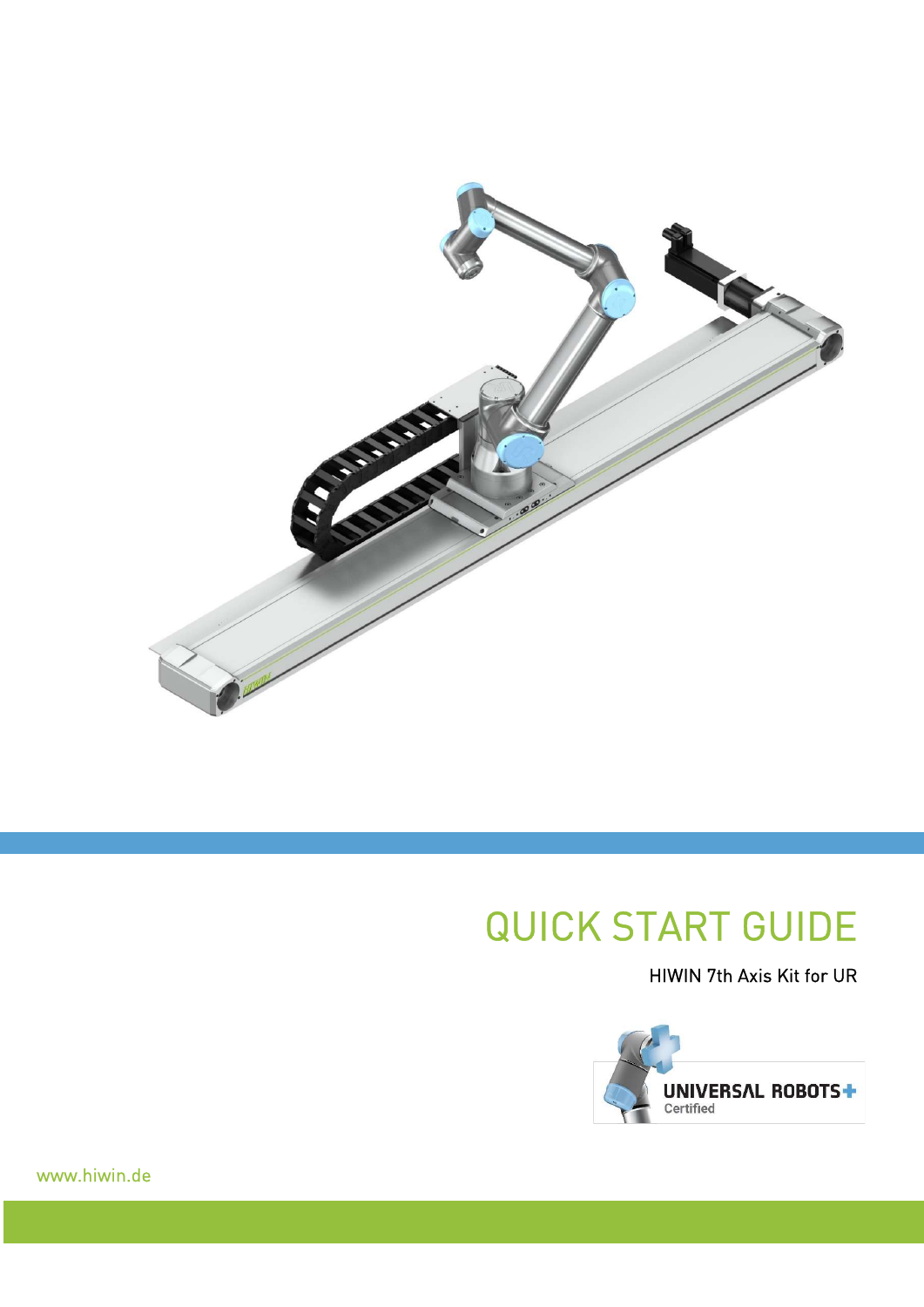



This Quick Start Guide will get you started with your HIWIN 7<sup>th</sup> Axis Kit for UR. We do advise to read the user-manuals before installation.

## 1. What is supplied

HIWIN linear axis HT-B/-S

- With belt or ballscrew drive
- Limit switches
- Possibly gearbox
- Robot adapter
- Cable chain
- Cables
- Instruction manuals for HIWIN Linear Axis HT-B/S
- Instruction manual for HIWIN Adapters for Robot Axes

Linear Motion Kit

- Control Box
- SEW servo motor & Drive
- USB with URCap software
- Instruction manuals for Linear Motion Kit (LMK)

## 2. LMK updates

To get the latest updates for the Linear Motion Kit:

- ► Visit www.cobotracks.com/LMK
- ► Download the latest LMK software and user manual.

## 3. Assembly

#### 3.1 Mechanical

- ► Mount the HIWIN Linear Axis
- ► Mount the HIWIN Adapter for Robot Axes on the HIWIN Linear Axis
- ► Attach the motor to the gearbox at the HIWIN Linear Axis
- ► Mount the UR robot on the carriage

#### 3.2 Electrical

From the control cabinet, the following electrical connections have to be made:

- ► Motor control: Orange and green cables from the cabinet to the SEW motor connector
- ► Data connection: Connect the Ethernet cable coming from the cabinet to the UR controller box, either directly or through an Ethernet network/switch.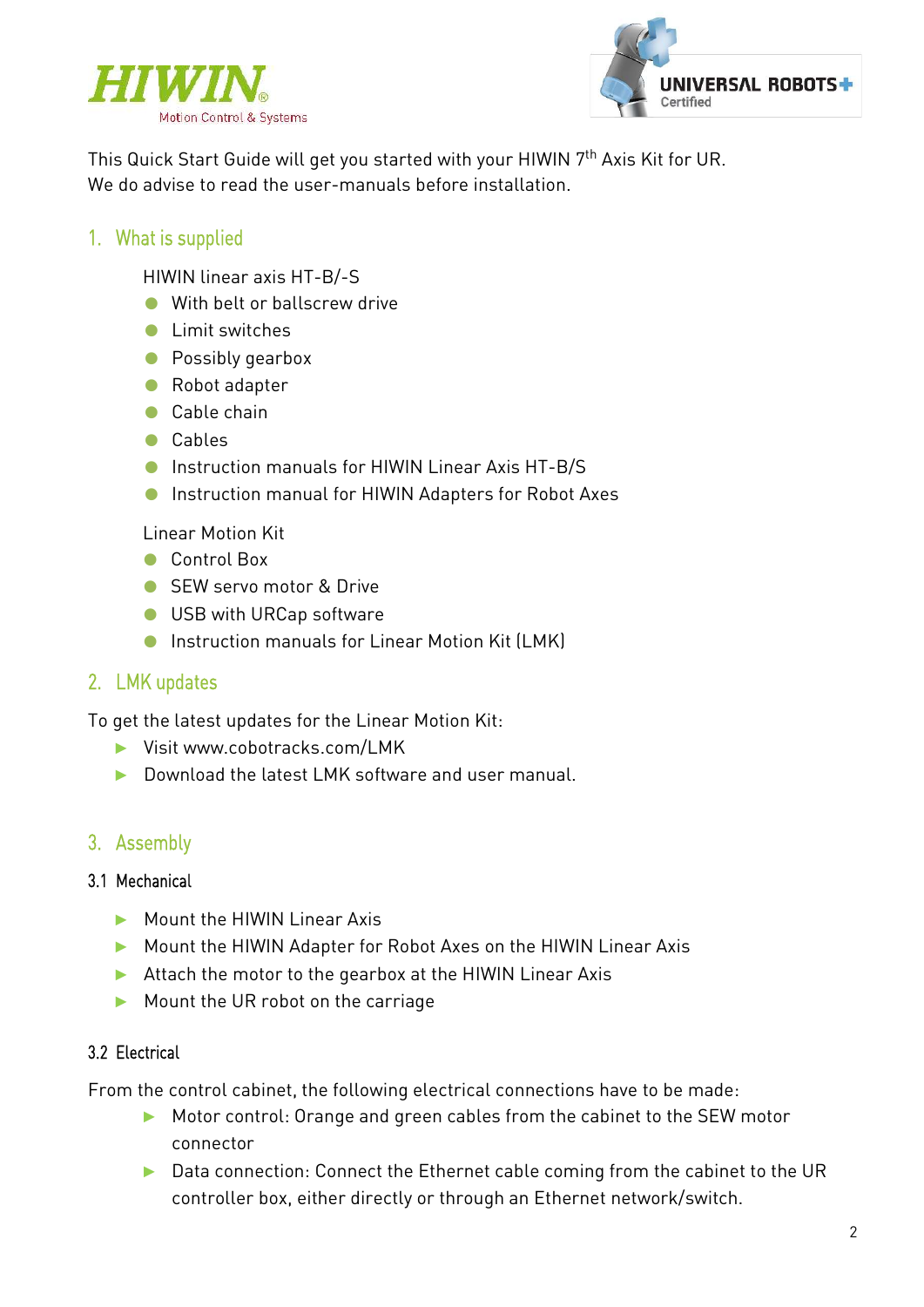



- ► Sensor connection: Connect the limit switch cables coming from the HIWIN Linear Axis to the cabinet.
- ► Safety signals: Connect the bundle of wires coming from the cabinet to the safety I/Os inside the UR Controller box.
- ► Grounding wire: connect the grounding wire to the application grounding pin inside the UR controller box.

### 4. URCap Installation

- ► Instert the USB fl ash drive into the teach pendant
- ► Go to settings Systems URCaps and press the + button
- ► CoboTrack.urcap will be added to the robot
- ► Press restart to activate the URCap

## 5. Safety setup

The required safety settings can be set in the Installation -> safety -> I/O menu. For safe operation it is required that:

► "confi g\_in[0], confi g\_in[1]" is set to "Safeguard Reset"

- ► "confi g\_out[0], confi g\_out[1]" is set to "System Emergency Stopped"
- ► "confi g\_out[2], confi g\_out[3]" is set to "Robot Moving"

| General              |                              |                            |                          |
|----------------------|------------------------------|----------------------------|--------------------------|
| $\vee$ Safety        | Input Signal                 | <b>Function Assignment</b> |                          |
| <b>Robot Limits</b>  |                              |                            |                          |
| <b>Joint Limits</b>  | config in[0], config in[1]   | Safeguard Reset            | Ψ                        |
| Planes               | config in[2], config in[3]   | Unassigned                 | $\overline{\phantom{a}}$ |
| <b>Tool Position</b> | config in[4], config in[5]   | Unassigned                 | v                        |
| Tool                 | config in[6], config in[7]   | Unassigned                 | $\overline{\phantom{a}}$ |
| <b>Direction</b>     | Output Signal                | <b>Function Assignment</b> |                          |
| I/O                  |                              |                            |                          |
| Hardware             | config out[0], config out[1] | System Emergency Stopped   | v                        |
| Safe Home            | config out[2], config out[3] | Robot Moving               | w.                       |
| Features             | config out[4], config out[5] | Unassigned                 | w.                       |
| <b>Fieldbus</b>      | config_out[6], config_out[7] | Unassigned                 | $\overline{\mathcal{M}}$ |
| <b>URCaps</b>        |                              |                            |                          |
|                      | Safety password              | Unlock<br>Lock             |                          |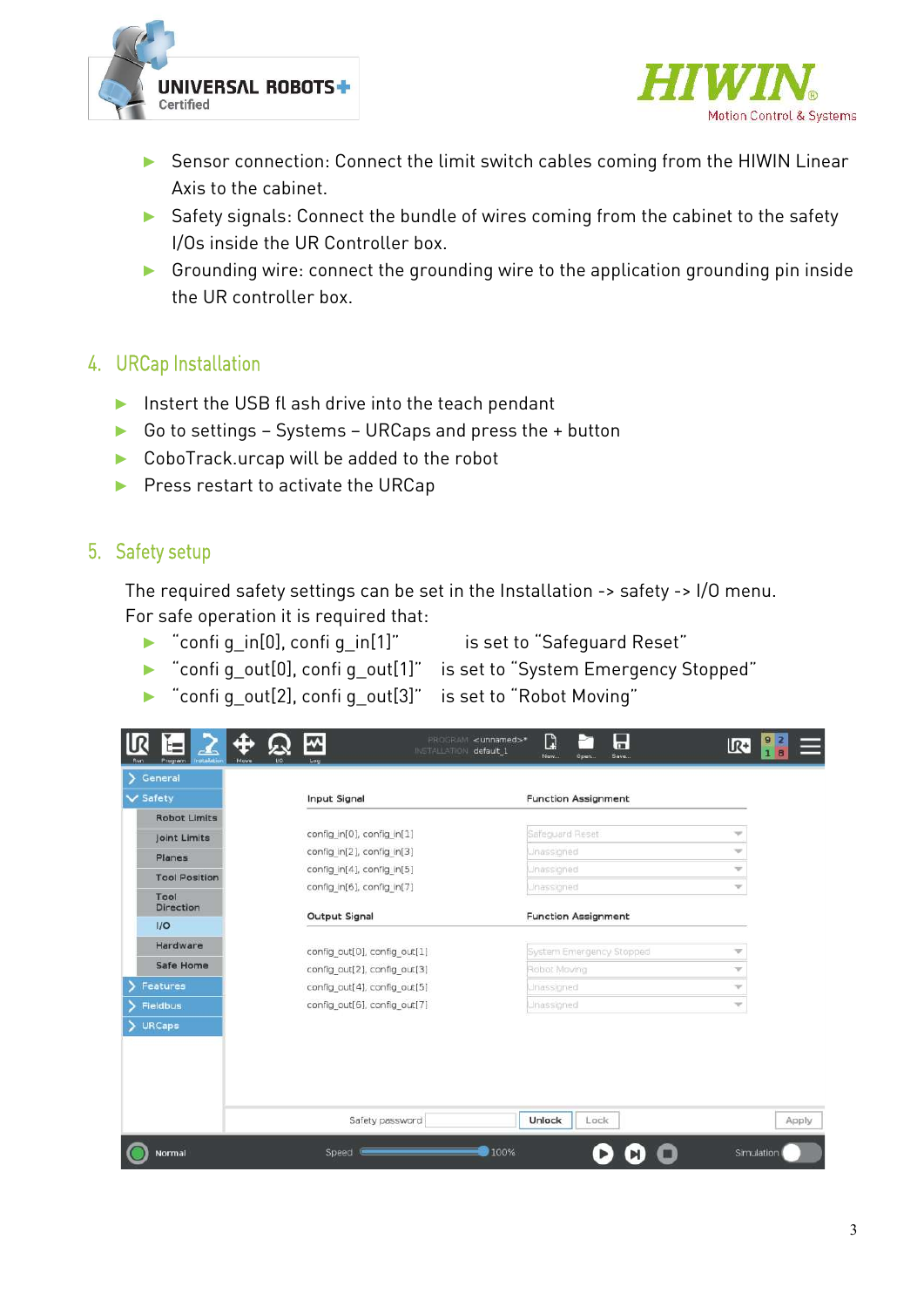



### 6. Network setup

When connecting the LMK to an existing network (supporting DHCP) the robot's network should be setup using the DHCP method shown in the following image:

| <b>Preferences</b>    | <b>Network</b>             |               |
|-----------------------|----------------------------|---------------|
| Password              | Select your network method |               |
| V System              | O DHCP                     |               |
| <b>URCaps</b>         | <b>Static Address</b>      |               |
| Robot<br>Registration | Disabled network           |               |
| Remote                | ◆ Network is connected     |               |
| Control               | Network detailed settings: |               |
|                       |                            |               |
| Network               | IP address                 | 192.8.200.226 |
| Update                | Subnet mask:               | 255.255.255.0 |
|                       | Default gateway:           | 192.8.200.254 |
|                       | Preferred DNS server:      | 192.8.200.200 |
|                       | Alternative DNS server:    | 192.8.200.201 |

The dip switches inside the LMK controller should be set as follows, and make sure DHCP is enabled by checking, and/or adjusting parameter P785 of the LMK drive:

When connecting the LMK directly to the UR controller box, the robot is to be setup with a Static Address configuration. The Network detailed settings are to be set as follows:

| Preferences<br><b>Network</b> |                            |               |
|-------------------------------|----------------------------|---------------|
| Password                      | Select your network method |               |
| V System                      | $\bigcap$ DHCP             |               |
| <b>URCaps</b>                 | <b>Static Address</b>      |               |
| Robot<br>Registration         | Disabled network           |               |
| Remote                        | Network is connected       |               |
| Control                       | Network detailed settings: |               |
|                               |                            |               |
| Network                       | IP address                 | 192.168.10.1  |
| Update                        | Subnet mask:               | 255.255.255.0 |
|                               | Default gateway:           | 192.168.10.4  |
|                               | Preferred DNS server:      | 0.0.0.0       |
|                               | Alternative DNS server:    | 0.0.0.1       |